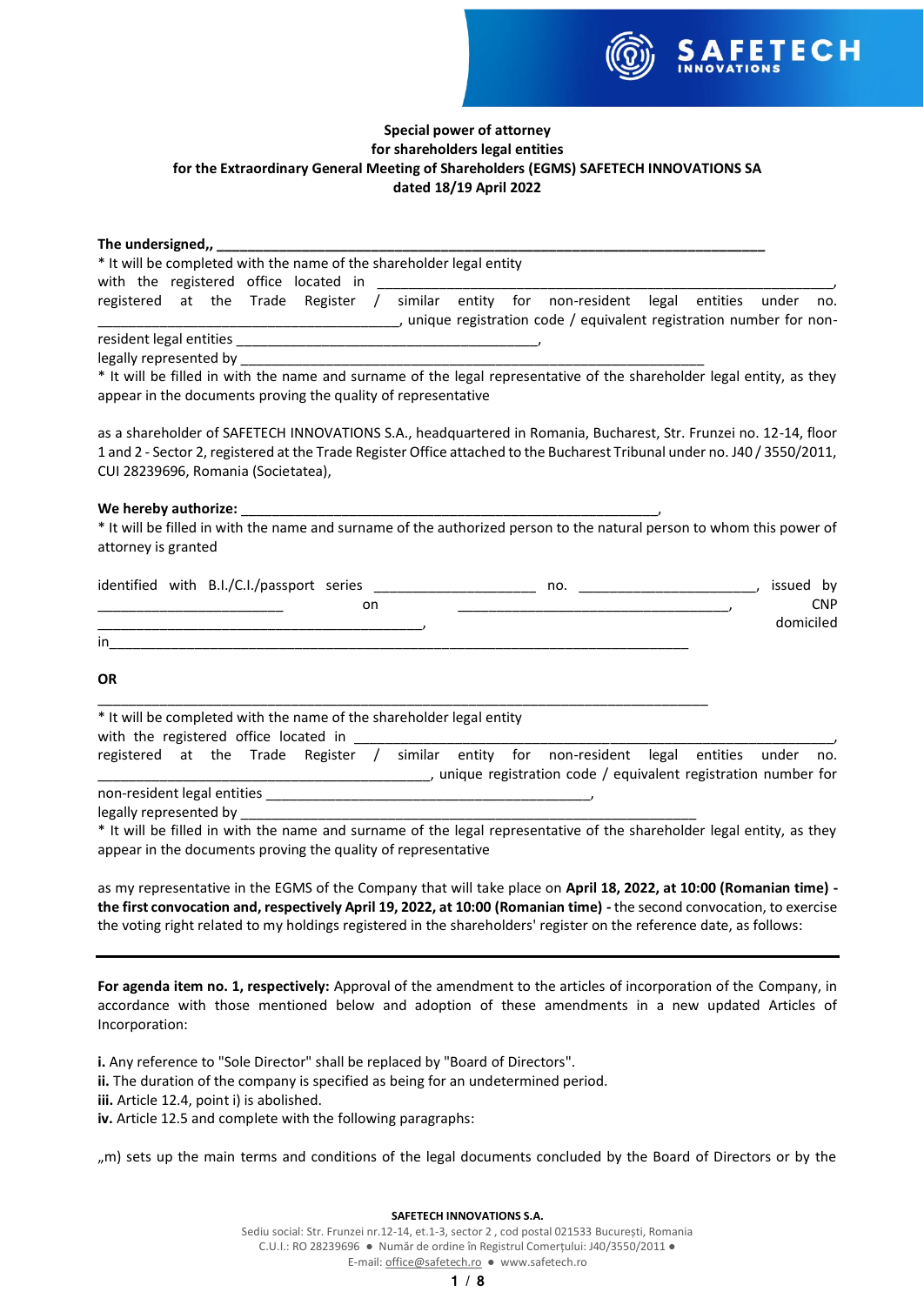

SAFETECH

n) sets up the main terms and conditions of the deeds of lease of tangible assets, for a period longer than one year, whose individual or cumulative value compared to the same co-contractor or persons involved or acting in concert exceeds 20% of the value total fixed assets, less receivables at the date of conclusion of the legal document, as well as associations for a period of more than one year, exceeding the same value, as these values were established in the most recent audited financial statements of the Company; "

# **v**. Chapter V - "**Company Management**" is **amended and shall have the following content:**

# "**Article 16 - Organization**

16.1. The company is managed in a unitary system by a Board of Directors consisting of an odd number of members, between a minimum of 3 (three) and a maximum of 7 (seven) members elected by the Ordinary General Meeting of Shareholders for a period of **2 (two) years**, with the possibility for members to be elected for successive terms. Once the members of the Board of Directors have been elected, the Ordinary General Meeting of Shareholders will decide the exact number of members of the Board of Directors. At least one of the members of the Board of Directors must be independent.

16.2. Most members of the Board of Directors are non-executive directors.

16.3. The administrators may be natural or legal persons, without limitation, in accordance with the legal provisions in force. The Board of Directors may set up advisory committees consisting of at least 2 members of the board and charged with conducting investigations and making recommendations to the board in areas such as auditing, remunerating directors, directors and staff or nominating candidates for various management positions. The committees shall report regularly to the Board on their work.

16.4. Candidates for the positions of members of the Board of Directors may be nominated by the shareholders regardless of their participation in the share capital or by the incumbent members of the Board of Directors.

16.5 The members of the Board of Directors will be insured for professional liability. The same obligation of insurance for professional liability has the persons appointed in the position of director of the Company.

16.6. The members of the Board of Directors exercise their attributions based on a mandate contract concluded between the Company and each of the members.

16.7. In the event of a vacancy, the Board of Directors shall appoint a temporary member for a term of office beginning on the date of his appointment and ending on the date on which the general meeting of shareholders decides to appoint a member to the Board of Directors. In this case, the remaining members of the Board of Directors will include on the agenda of the next ordinary general meeting of the Company the appointment of a member of the Board of Directors. If the number of existing members falls below 3 (three) at any time, the remaining members will urgently convene a general meeting which will have on its agenda the election of members of the Board of Directors to fill the vacancies.

16.8. The Chairman of the Board of Directors is elected by the Board of Directors, from among its members, by secret ballot. The Chairman of the Board of Directors may also be appointed General Manager of the Company.

16.9. The Chairman of the Board of Directors has the following attributions:

a) coordinates the activity of the Board of Directors and reports on it to the general meeting of shareholders;

b) supervises the functioning of the corporate bodies of the Company;

c) convenes the meetings of the Board of Directors, establishes the agenda, supervises the transmission of information in an appropriate manner to the members of the Board of Directors regarding the items included on the agenda of the meetings and chairs the meetings;

d) it is ensured that the meetings of the Board of Directors are carried out efficiently and effectively, the agenda of the meetings of the Board of Directors being duly respected;

e) maintains regular contact with the General Manager, maintaining a close and constructive professional relationship; f) monitors the correct implementation of the decisions of the Board of Directors;

g) Chairs the meetings of the General Meeting of Shareholders;

h) leads the meetings of the Board of Directors with the shareholders and other key persons of the Company; i) any other attributions provided by law.

16.10. In case the President is temporarily unable to exercise his attributions, during the respective state of impossibility, the Board of Directors may entrust another administrator with the fulfillment of the function of president.

16.11. Persons who, according to this law, cannot be founders, nor can they be directors, directors or representatives

## **SAFETECH INNOVATIONS S.A.**

Sediu social: Str. Frunzei nr.12-14, et.1-3, sector 2 , cod postal 021533 București, Romania C.U.I.: RO 28239696 ● Număr de ordine în Registrul Comerțului: J40/3550/2011 ● E-mail[: office@safetech.ro](mailto:office@safetech.ro) ● www.safetech.ro

# **2** / **8**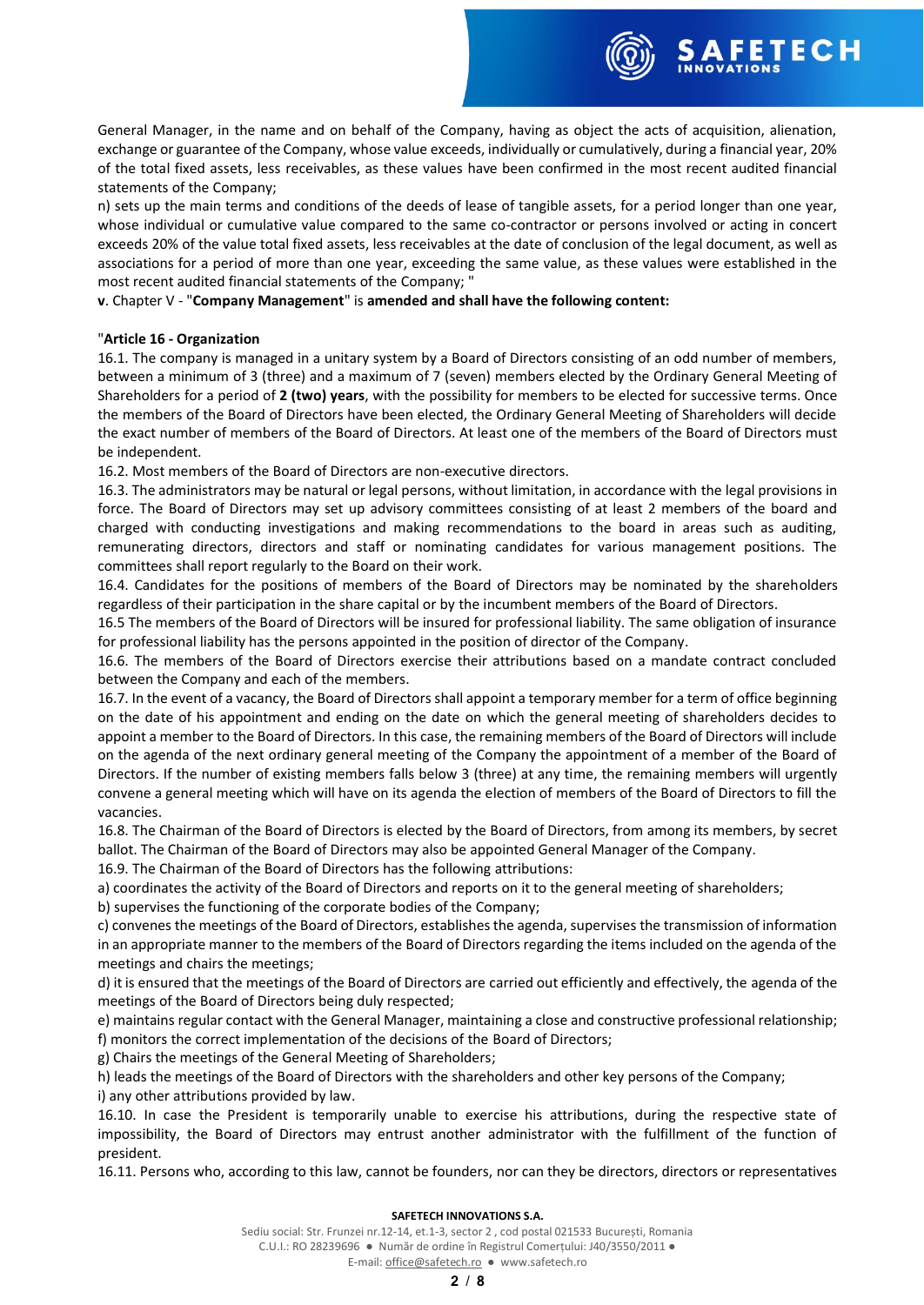

of the Company, and if they have been elected, they are deprived of their rights.

16.12. at the date of adoption of this Articles of Association, the Board of Directors consists of [•] members, as follows: [name and identification data]

[name and identification data]

[name and identification data] - independent member

# **Article 17 - Functioning of the Board of Directors**

17.1. The Board of Directors meets in regular meetings, convened by the Chairman of the Board of Directors at least once every 3 months. The convening of the meetings is sent to the members of the Board of Directors at least five (5) calendar days before the proposed date for a regular meeting.

17.2. If necessary, special meetings of the Board of Directors may be convened by the Chairman of the Board of Directors on his own initiative, as well as at the proposal of at least two (2) members of the Board of Directors or the General Manager, in each case with at least three calendar days before the date of the meeting.

17.3. In exceptional cases, justified by the urgency of the situation and by the interest of the Company, the decisions of the Board of Directors may be taken by unanimous written vote of the members, without the need for a meeting of the respective body.

17.4. The General Manager participates in the meetings of the Board of Directors, if convened, without having the right to vote, except for the directors who are also members of the Board of Directors. The Chairman of the Board of Directors may invite other persons, including the directors or the management of the branches, to attend the meetings of the Board of Directors, in whole or in part, depending on the agenda, without the right to vote. The Chairman of the Board of Directors may decide at any time that any person who is not a member of the Board of Directors shall leave the meeting of the Board of Directors.

17.5. The agenda of each meeting of the Board of Directors is established by the Chairman of the Board of Directors, after consultation with the General Manager and the members of the Board of Directors. If the meeting of the Board of Directors is convened at the request of at least 2 members of the Board of Directors or at the request of the General Manager, the respective members of the Board of Directors or the General Manager who have requested the meeting will propose the order of and will prepare and submit the materials related to each item proposed for the agenda.

17.6. The convening notice of the meetings of the Board of Directors must be sent in writing, by e-mail, fax, registered letter or by courier, in each case with acknowledgment of receipt and must include the date, time and place of the meeting, as well as the proposed agenda with relevant materials. and any other documents required for the meeting, in the first or second convocation. The meeting of the Board of Directors may be held at any time without notice, if all members of the Board of Directors are present (in person or through representation) or if those who are not present waive, in writing expressly, the requirement to receive the meeting notice.

17.7. The Board of Directors may hold meetings by:

a) the direct participation in the meeting of the members, personally or by representation, at the place provided in the convocation or at the agreed location of the meeting, both in case of a meeting meeting with the fulfillment of the convening formalities, and in case of a meeting meeting with waiver of formalities to convene;

b) the participation of the members in the meeting through the following means of distance communication: telephone or video conference, with the fulfillment of the technical conditions necessary to identify the participants, the effective participation of the members in the Board meeting and the retransmission of the deliberations continuously;

c) without the meeting of the Board of Directors, by correspondence, in exceptional cases, justified by the urgency of the situation and by the interest of the Company, by the unanimous vote expressed in writing of all the members of the Board of Directors. The urgent character is decided motivated by the chairman of the Board of Directors, and the arguments that justified the urgency are specified in the preamble of the decision adopted by correspondence. Decisions may not be taken by correspondence regarding the annual financial statements or the authorized capital.

17.8. The meeting of the Board of Directors is legally convened if at least three (3) members of the Board of Directors are present (personally or by representation), and the decisions within the Board of Directors are taken with the vote of the majority of members present (personally or by representation).

17.9. The members of the Board of Directors may be represented in the meetings of the Board of Directors only by other members of the Board of Directors, empowered by a special power of attorney. A present personal member may represent a single absent member.

17.10. A Minutes will be drawn up at each meeting, which will include the names of the participants, the agenda, the decisions taken and any separate opinion. The minutes shall be signed by the chairman of the meeting, by at least one other director and by the secretary of the meeting.

# **Article 18 - Duties of the Board of Directors Art. 18 - Duties of the Board of Directors:**

### **SAFETECH INNOVATIONS S.A.**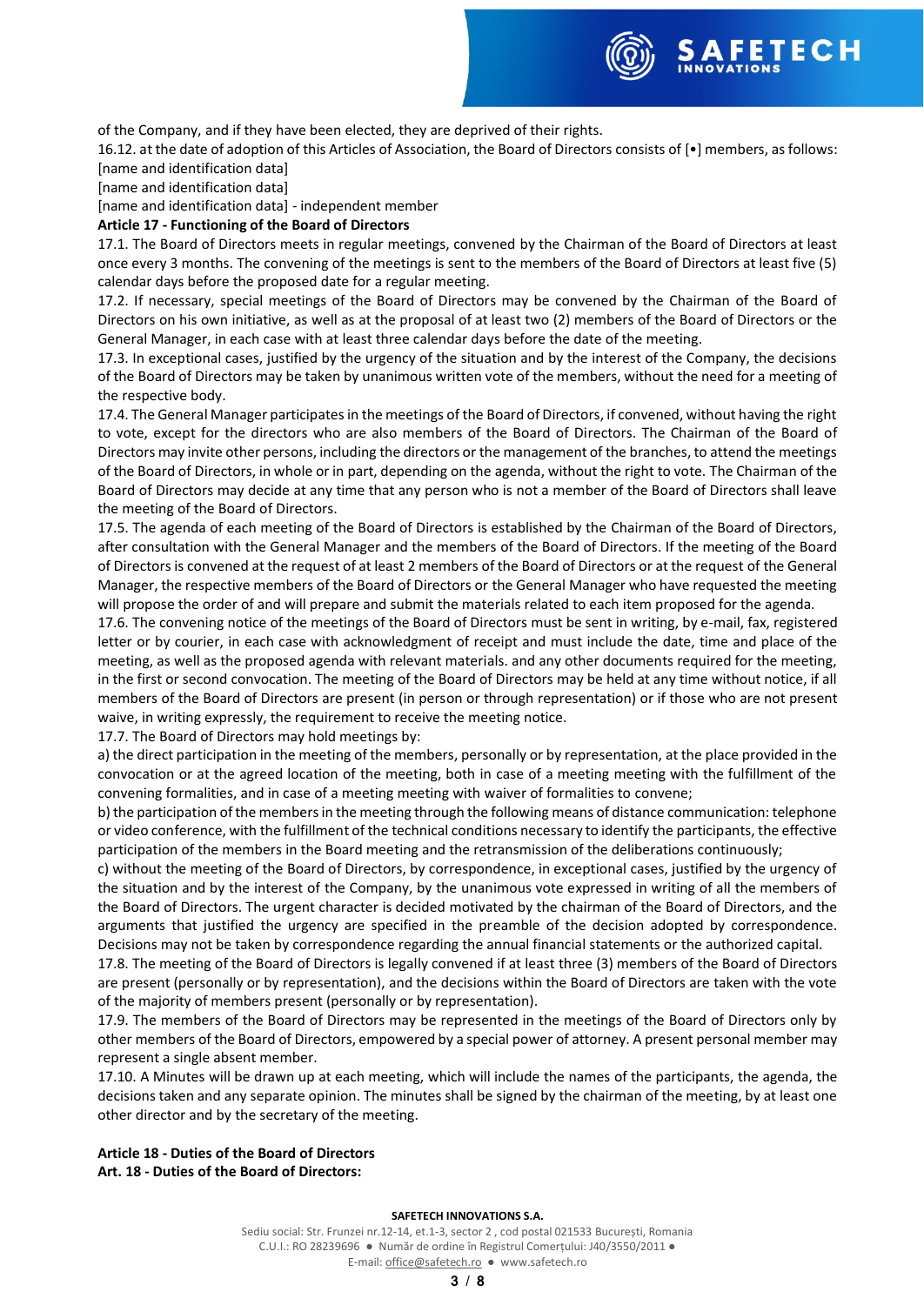

SAFETECH

18.2. The management of the Company is appointed, by the Board of Directors, to the General Manager of the Company. If the Board of Directors appoints other managers in addition to the General Manager, certain attributions may also be delegated to the respective directors. The General Manager is elected by the Board of Directors and can be elected both from the members of the Board of Directors and from outside them.

18.3. The Board of Directors has the following attributions that cannot be delegated to the General Manager and / or to other directors:

a) establishes the main directions of activity and development of the Company;

b) establishes the accounting policies and the financial control system and approves the financial planning;

c) appoints and dismisses the General Manager as well as, as the case may be, other managers, establishes their competencies and responsibilities as well as their remunerations within the limits approved by the general meeting of shareholders and approves the management contract to be concluded with them;

d) supervises the activity of the managers and represents the Company in the relations with the managers;

e) prepares the annual report, approves the individual / consolidated financial statements of the Company before submitting them to the approval of the general meeting;

f) draws up the business plan and the budget of revenues and expenses for the following year, organizes the general meetings of the shareholders and carries out the decisions adopted by the general meetings of the shareholders;

g) introduces the request to open the insolvency procedure against the Company;

h) fulfills the attributions delegated by the general meeting of shareholders;

i) approves the Regulation on the organization and functioning of the Board of Directors;

j) represents the Company in its relations with the General Manager and, as the case may be, the directors of the Company;

k) convenes the general meetings of the Company's shareholders.

l) approves significant transactions with related parties (i.e. any transfer of resources, services or obligations regardless of whether or not it involves the payment of a price, the individual or cumulative value of which represents more than 5% of the Company's net assets, according to the latest financial reports published by the Company);

m) Establishes the main terms and conditions of the legal acts concluded by the General Manager, in the name and on behalf of the Company, having as object the opening / closing of current accounts with banking or non-banking financial institutions, credit / loan contracts / accessing or closing any other banking and / or financing product of the Company from banking institutions, credit institutions and / or other banking or non-banking financial institutions whose value is between a minimum of **500,000 (five hundredths) Euro - a maximum of 2,000,000 (two million) Euro.** n) Establishes, in compliance with art. 12.5 letter m) and n), the main terms and conditions of the legal acts concluded by the general manager, in the name and on behalf of the Company, having as object the guarantees granted by the Company, whose value is between minim**um 500,000 (five hundredths) Euro - maximum 2,000 .000 (two million) Euros**, including for guaranteeing the financial obligations resulting from the contracting of some loans, through movable mortgages on all the company's accounts, as they will be requested / agreed by the financiers, in order to grant the loans. for the conclusion of any additional acts of modification and / or supplementation of the credits existing or to be contracted.

18.4. If the Board of Directors finds that half of the share capital has been lost, it is obliged to convene an extraordinary general meeting to decide on the reconstitution of the capital, its limitation to the remaining amount or the dissolution of the Company.

18.5. The members of the Board of Directors are obliged to make available to the shareholders and the financial auditor, at their request, all the documents of the Company, for which the law or the constitutive act provides this obligation.

18.6. The directors are jointly and severally liable to the Company for:

a) the reality of the payments made by the shareholders;

b) the real existence of the dividends paid;

c) the existence of the registers required by law and their correct keep;

d) the exact fulfillment of the decisions of the general meetings;

e) the strict fulfillment of the duties that the law or the memorandum of association impose.

18.7. The members of the Board of Directors are jointly and severally liable with their immediate predecessors if, being aware of the irregularities committed by them, they do not communicate them to the financial auditor.

18.8. The members of the Board of Directors who have in a certain operation, directly or indirectly, interests contrary to the interests of the Company, must not take part in any deliberation regarding this operation. The same obligation

### **SAFETECH INNOVATIONS S.A.**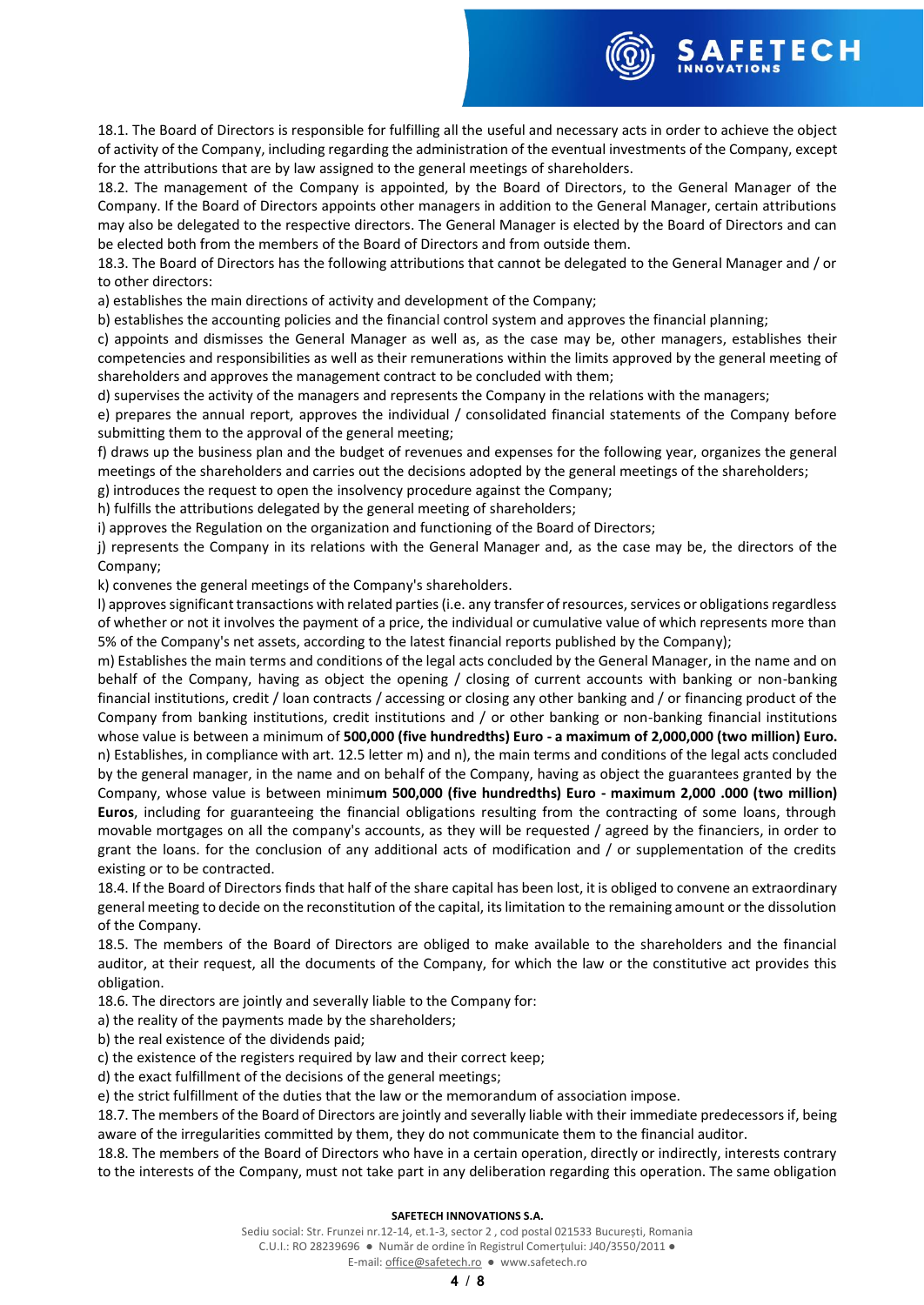is applicable to the member of the Board of Directors who, in a certain operation, knows that his / her spouse, relatives or relatives are interested up to and including the fourth degree.

SAFETECH

18.9. The administrator who has not complied with the provisions of point 18.8 will be liable for the damages that have resulted for the Company.

18.10. The members of the Board of Directors are liable for the damages caused to the Company because of the nonexecution of their obligations or of their defective execution.

18.11. The Board of Directors may establish advisory committees that make recommendations to the Board of Directors.

## **Article 19 - Executive Management**

19.1. The Board of Directors delegates the management of the Company to the General Manager of the Company. If the Board of Directors appoints other directors in addition to the General Manager, certain attributions may be delegated to the respective directors.

19.2. The Board of Directors appoints the General Manager for a **period of 2 (two) years**, who will exercise the attributions and have the responsibilities specific to the position held.

19.3. The executive directors exercise their attributions based on a mandate contract concluded with the Company.

# **Article 20 – General Manager**

20.1. The General Manager is authorized, empowered and appointed to represent the Company in relations with third parties, with full powers and authority - always with respect and within the limits of the powers reserved exclusively to the Board of Directors and / or the general meeting - to perform any operations, pecuniary or non-pecuniary, as well as to engage the Company and to negotiate, approve, modify, sign, terminate and execute any kind of documents, regardless of their nature - commercial, civil, administrative, financial or any other nature - and regardless of contracts, conventions, protocols, memoranda, bilateral or multilateral agreements, additional documents, statements, requests or other documents regarding the Company's activity, except for matters reserved, according to law and / or the articles of incorporation, within the competence of the Board of Directors and / or general meeting of shareholders (for which the approval of the body is required and competent management)

20.2. The General Manager is responsible for the daily development of the Company's activity within the limits established by decision of the Board of Directors, by the provisions of the present constitutive act and by the applicable law.

20.3. The main attributions of the General Manager are the following:

a) represents and engages the Company in relation to third parties;

b) approves the operations of purchase and sale of goods;

c) approves the acquisition, alienation, exchange or guarantee of assets from the category of fixed assets of the Company under the condition, in the cases provided by law and the articles of incorporation, with the prior approval of the main terms and conditions of the contract, by the extraordinary general meeting shareholders; (according to point 12.5 letter m) above);

d) approves the lease of tangible assets as well as the associations, provided, in the cases provided by law and the articles of association, the prior approval of the main terms and conditions of the contract by the extraordinary general meeting of shareholders (point 12.5 letter n) above;

e) decides the granting, modification, withdrawal of the signature right in the bank and establishes the limits regarding the signature right granted to third parties;

f) decides on the establishment or abolition of secondary offices: branches, agencies, representatives or other such units without legal personality;

g) decides, represents the Company with full powers, concludes and signs legal acts regarding operations with term deposits and certificates of deposit with commercial banks, investments, fund units of Open-End Investment Funds, direct or capital market operations, money market operations, government securities operations, derivative operations.

h) decides, represents the Company with full powers, concludes and signs legal acts by which it commits the Company regarding the opening / closing of current accounts with banking or non-banking financial institutions, credit / loan contracts / accessing or closing any other banking product and / or financing of the Company from banking institutions, credit institutions and / or other banking or non-banking financial institutions whose value **does not exceed 500,000 (five hundredths) Euro**.

i) decides, represents the Company, concludes and signs legal documents regarding the guarantees granted by the Company, whose value does **not exceed 500,000 (five hundredths) Euro**, including for the guarantee by the Company of the financial obligations resulted as a result of contracting loans, by all the company's accounts, as they will be requested / approved by the financiers, in order to grant the loans.

#### **SAFETECH INNOVATIONS S.A.**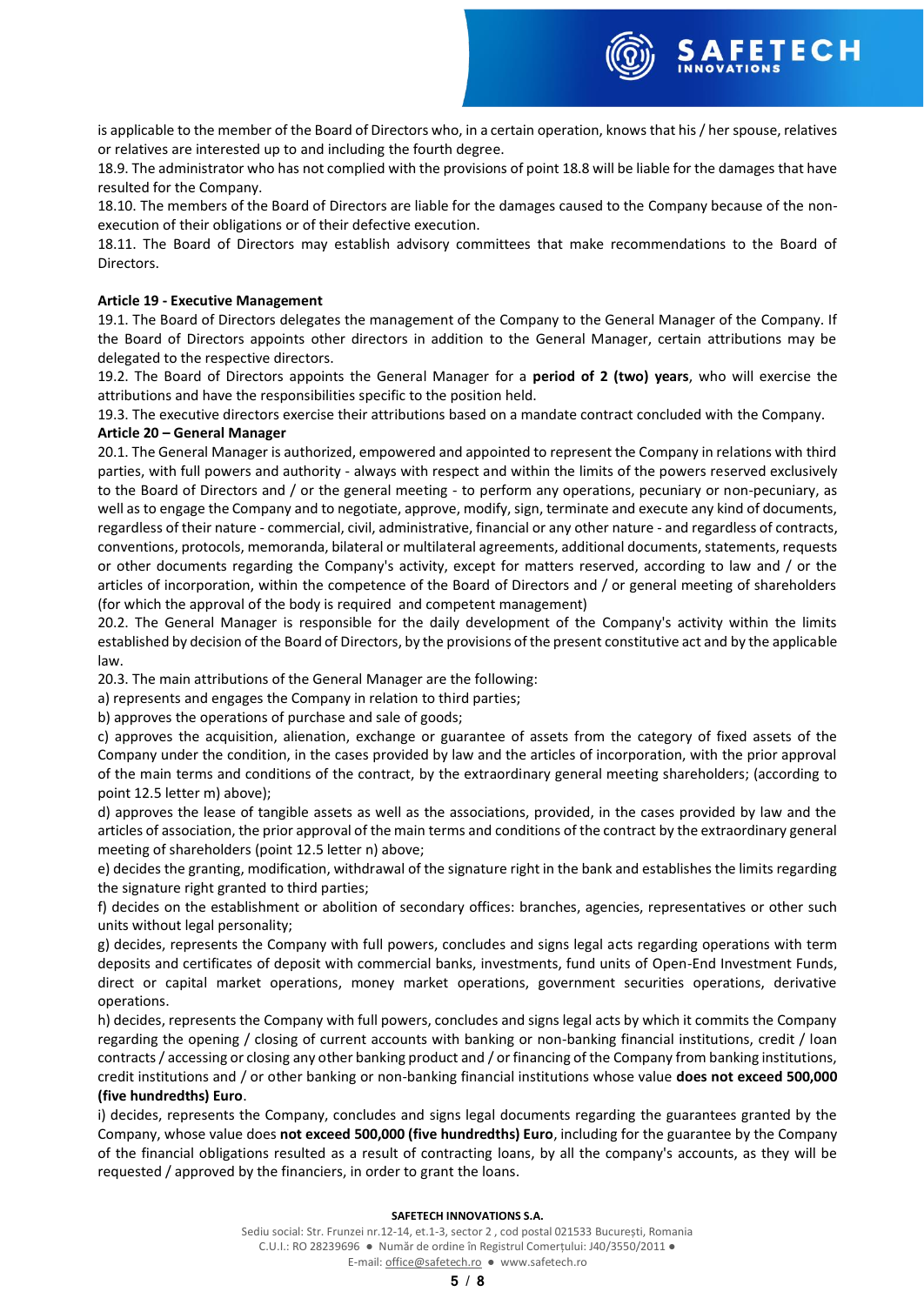

j) adopts any other decisions regarding the current activity of the Company;

k) hires and dismisses the Company's staff;

l) performs the collection and payment operations, according to the granted competencies;

m) concludes any kind of commercial, civil contracts, for the realization of the object of activity of the Company, within the limits of the law and of the present constitutive act;

n) solves any other problems related to the operative management of the Company.

o) coordinates the managers including by establishing the priorities and the content of the actions to be fulfilled, in order to achieve the general objectives of the Company and those established by the Board of Directors for the directors. In this sense, the other directors report, upon request, to the General Manager regarding the fulfillment of their attributions regarding the management of the Company.

p) prepares proposals regarding the appointment and dismissal of the members of the boards of directors of the Company's branches;

q) represents the Company and votes on its behalf at the general meetings of the shareholders / associates of the Company's subsidiaries;

20.4. In order to carry out the adopted decisions, the General Manager may mandate a person from within the Company to represent the Company in order to negotiate and conclude legal acts. The mandate will be granted by written decision of the Director General and will include the mentions regarding its scope for each operation undertaken. The General Manager may delegate any of his duties on the basis of his written decision.

20.5. All persons who have a right to represent the Company in relation to third parties will be registered in the Trade Register.

20.6. In the relationship with third parties, the Company is represented and engaged by the signature of the General Manager - the sole signature.

20.7. In case the Board of Directors appoints other directors, the Company is represented and employed by the unique signature of any director who has delegated attributions from the Board of Directors. Point 20.4 above applies to any director appointed by the Board of Directors.

20.8. The General Manager, as well as any other director appointed by the Board of Directors has the obligation to make available to the Board of Directors any document or information required by the Board of Directors related to the management of the Company.

20.9. The directors will periodically inform the members of the Board of Directors regarding the key issues related to the Company's business, corporate governance, management and regulatory issues.

| FOR | <b>AGAINST</b> | <b>ABSTENTION</b> |
|-----|----------------|-------------------|
|     |                |                   |

**For item no. 2 on the agenda, respectively:** Approval of the increase of the share capital of the Company with the amount of 9,975,000 lei (nine million nine hundred seventy-five thousand) lei, by issuing a number of **49,875,000 (forty-eight million eight hundred seventy-five thousand**) new shares with a nominal value of 0.2 lei / share for the benefit of all shareholders registered in the Register of Shareholders kept by the Central Depository on the registration date established by the EGMS.

The distribution of the newly issued shares will be made according to formula 3 (three) newly issued shares for each share held. The increase of the share capital will be achieved by using the following sources:

• partial capitalization of the issue premiums amounting to **RON 9,975,000** lei (nine million nine hundred and seventyfive thousand).

Consequently, the share capital of the Company will be increased **from RON 3,325,000, divided into 16,625,000 share**s, each with a nominal value of 0.2 Lei, to the amount of **RON 13,300,000, divided into 66,500,000** shares with a nominal value of **0.2 Lei.**

| <b>FOR</b> | <b>AGAINST</b> | <b>ABSTENTION</b> |
|------------|----------------|-------------------|
|            |                |                   |

### **SAFETECH INNOVATIONS S.A.**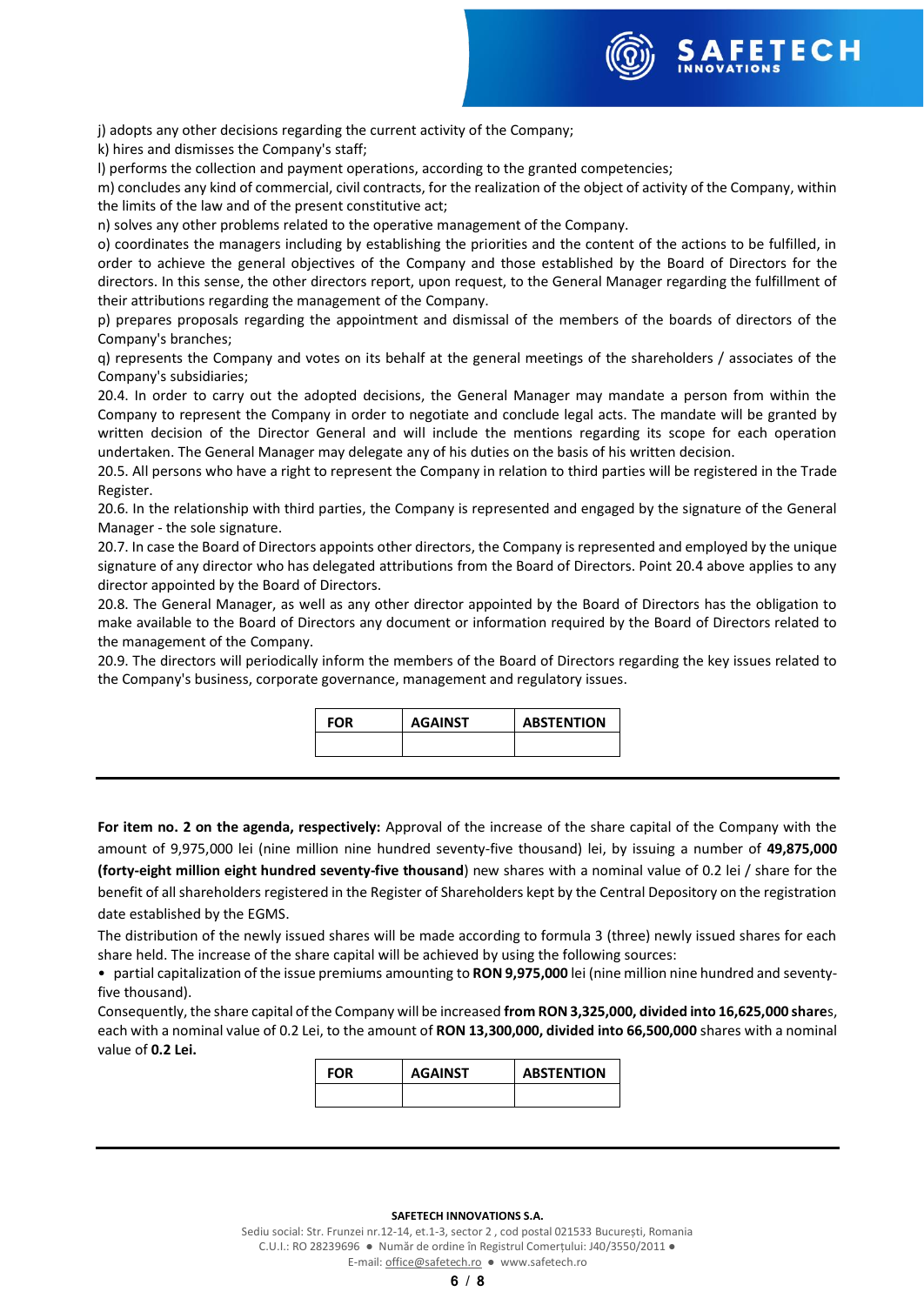**For item no. 3 on the agenda, respectively:** Approval, for the above capital increase operation, of the registration date (proposal: **09.06.2022**), of the ex-date date (proposal: **08.06.2022**) and of the payment date (proposal: **10.06.2022**)

| <b>FOR</b> | <b>AGAINST</b> | <b>ABSTENTION</b> |
|------------|----------------|-------------------|
|            |                |                   |

## **For item no. 4 on the agenda, respectively:**

Approval of the admission to trading of the Company's shares on the regulated market governed by the Bucharest Stock Exchange S.A. and the empowerment of the Board of Directors to take all necessary actions and formalities for this purpose.

| FOR | <b>AGAINST</b> | <b>ABSTENTION</b> |
|-----|----------------|-------------------|
|     |                |                   |

**For item no. 5 on the agenda, respectively: 5:** Authorization and empowerment of Mr. Gansac Victor, with the right of substitution / sub delegation, in order to sign any documents (including the EGMS decisions and the updated articles of incorporation of the Company that reflect the amendments approved according to the decisions of the extraordinary general meetings of April 18/19, 2022) and to undertake any necessary formalities in order to implement submit, register and publish the decisions of the EGMS and / or the operations approved by it, including the representation of the Company before any authorities for this purpose.

| <b>FOR</b> | <b>AGAINST</b> | <b>ABSTENTION</b> |
|------------|----------------|-------------------|
|            |                |                   |

*Note: Indicate the vote cast by checking with an "X" one of the spaces for "FOR", "AGAINST" or "ABSTENTION". If more than one space is ticked with an "X" or no space is ticked, the respective vote is considered null / not considered exercised.*

#### *This special power of attorney:*

*1. is valid only for the EGSM for which it was requested, and the representative has the obligation to vote in accordance with the instructions formulated by the shareholder who appointed him, under the sanction of annulment of the vote by the secretaries of the EGSM meeting;*

*2. the deadline for the registration of special proxies at the Company is 15.04.2022, at 11:00 (Romanian time);*

*3. it is drafted in 3 original copies, of which: one copy remains with the principal, one copy will be handed to the proxy and one copy will be communicated to the Company;*

*4. is signed and dated by the mandating shareholder; in the case of collective shareholders, it is signed by all collective shareholders; 5. will be completed by the mandating shareholder in all registered fields;*

*6. contains information in accordance with the Articles of Association of the Company, Law no. 31/1990, Law no. 24/2017.*

### *We attach to this special power of attorney:*

*- the certificate of verification, in original or copy conforming to the original, issued by the Trade Register or any other document, in original or in copy conforming to the original, issued by a competent authority of the State in which the subscriber is legally*  registered, 30 days before the reference date and allowing the identification of the subscriber in the register of shareholders of *SAFETECH INNOVATIONS SA, on the reference date (05.04.2022), issued by Depozitarul Central SA. has not been informed in time about the name of the subscriber's legal representative (so that the shareholders' register at the reference date reflects this), the finding certificate / similar documents mentioned above will have to prove the subscriber's legal representative, and*

*- copy of the identity document of the authorized natural person (BI or CI for Romanian citizens, or passport, residence permit for foreign citizens).*

### *OR*

*- in the case of the authorized legal person, we also attach its certificate of verification, in original or copy conforming to the original, issued by the Trade Register or any other document, in original or in copy conforming to the original, issued by a competent authority of the State of origin, indicating, among others, the identity of its legal representative, with a maximum of 30 days before the reference date.*

#### **SAFETECH INNOVATIONS S.A.**